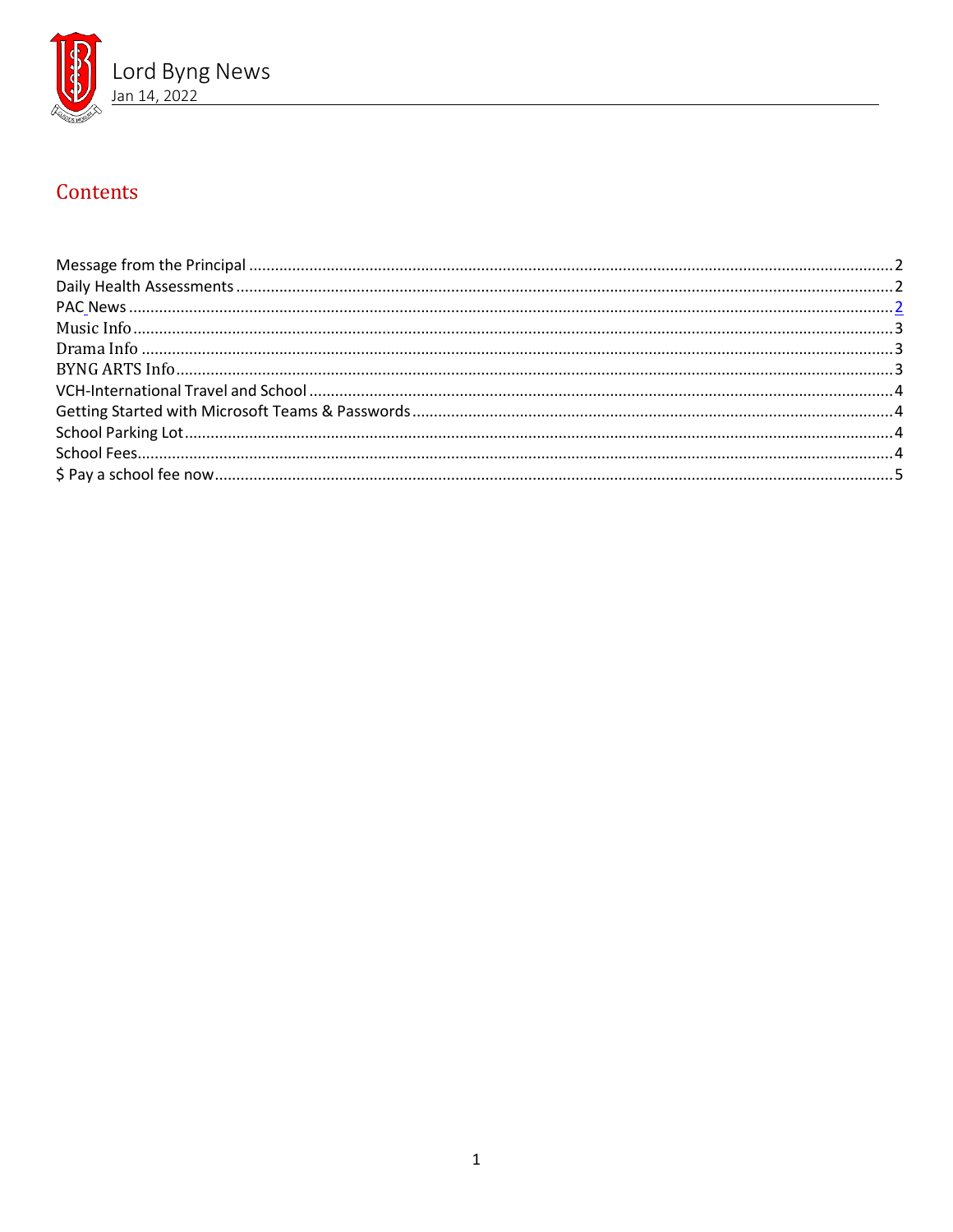## <span id="page-1-0"></span>**Message from the Principal**

Dear Parents, Students and Community Members,

I would like to take this opportunity to acknowledge Ms. Shannon Sorochan who has joined our administration team here at Byng until the start of the Spring Break holiday. Ms. Sorochan has taken over from Mr. Vulgaris who is currently assigned to Gladstone Secondary School as the acting principal.

If you have any questions that you may have needed answering by Mr. Vulgaris, please direct them instead to Ms. Sorochan.

Students are now fully returned "in person" to school after the winter break and I would like to thank staff, students, and our parents for working together to support one another during this current phase of the pandemic.

I look forward to the coming PAC Meeting on Wednesday January 19th and the opportunity to provide an update to parents and community members on our current health and safety practices as well as to give an overview of events that are coming up for the start of the new year.

Have a safe restful weekend!

Mr. Wilmann

# <span id="page-1-1"></span>**Daily Health Assessments**

Please click [HERE](https://www.vsb.bc.ca/schools/lord-byng/About-Us/news/_layouts/15/ci/post.aspx?oaid=83358e43-c83d-4c0a-9e7a-27234982de44&oact=20001) for more information.

## **BCCDC Tested-positive-COVID19**

Please click [HERE](https://www.vsb.bc.ca/schools/lord-byng/About-Us/Publications/Documents/sbfile/220114/BCCDC%20Tested-positive-COVID19.pdf) for more information if you or your family member tested positive for COVID

#### **PAC News**

Dear Byng families,

**Please join us for our next PAC meeting next Wednesday, January 19th from 7pm-8:30pm via Zoom**. A link to the meeting is below. These meetings are a great opportunity to get updates from our principal Mr. Wilmann and other Byng staff. There will be a Q & A portion and we encourage parents to submit their questions in advance through the link below. In addition, at this meeting the PAC will be reviewing and approving several funding requests.

[Questions for the next PAC Meeting on Wednesday, January 19th, 2022](https://docs.google.com/forms/d/e/1FAIpQLSe4SmByeykBKhBSKjPaBri7h_51qD75B-XZx0zR14x7xhBpWw/viewform)

Topic: PAC Meeting January 19, 2022 Time: Jan 19, 2022 07:00 PM Vancouver Join Zoom Meeting <https://us02web.zoom.us/j/84747231305?pwd=MGtHTXF6RkpMZVUzZHJVcHhsaXdoUT09> Meeting ID: 847 4723 1305 Passcode: 821328

**Grad Bottle Drive Postponed to February 5th** - Please continue to save all your bottles and cans (no milk containers please) until February 5th to help support your Byng grads! The drop off will now be **Saturday, February 5th from 10am to 2pm in the Teacher Parking Lot. Thank You! Your Grad Student and Parent Committees**

For any other PAC related inquiries please email us at [lordbyngschoolpac@gmail.com.](mailto:lordbyngschoolpac@gmail.com)

Look forward to connecting with you soon! Lord Byng PAC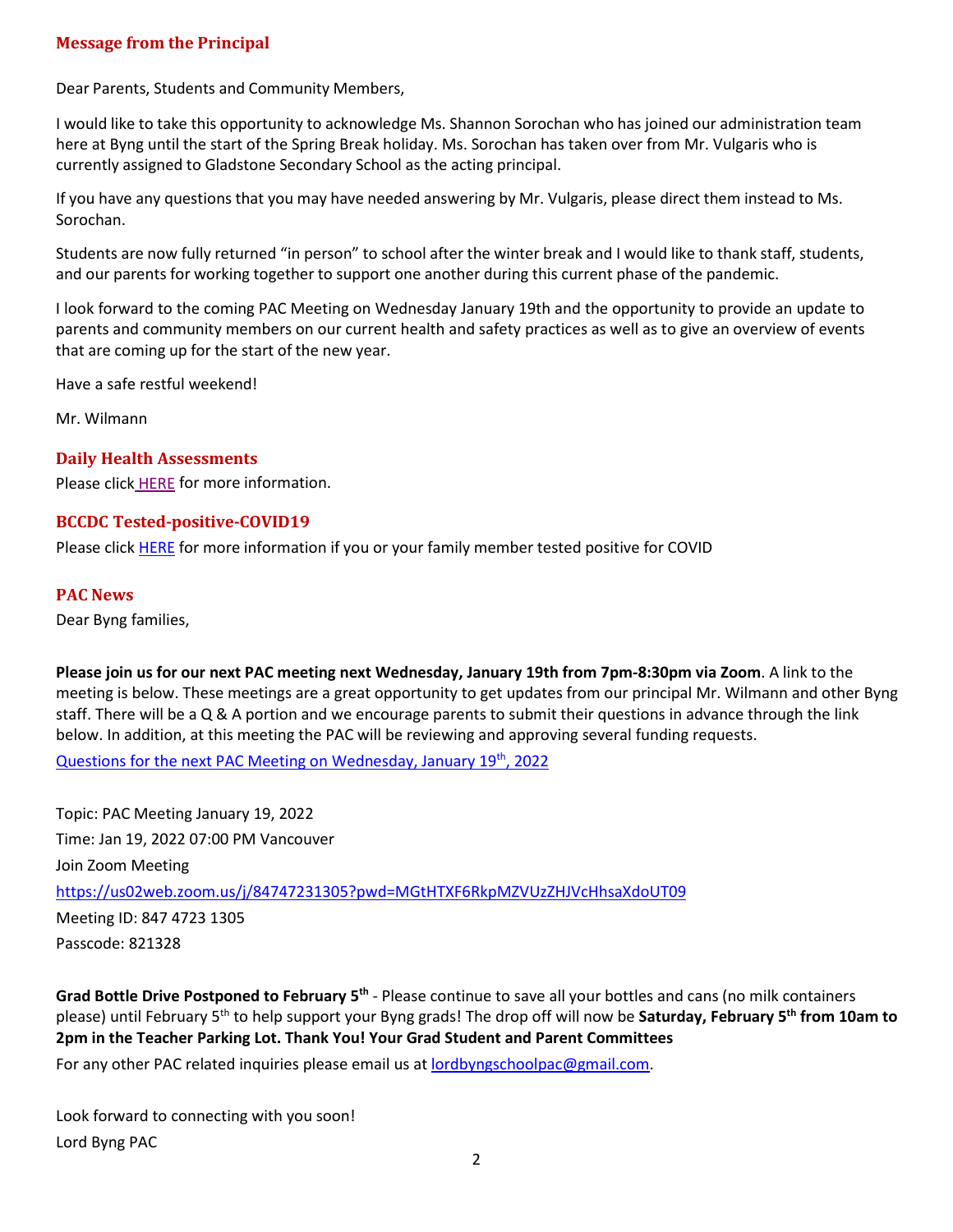#### <span id="page-2-0"></span>**Music Info**

### **Henhouse Express Annual Contest for Budding Songwriters**

Last year, we at the Henhouse Express started a contest for young songwriters and this year we're back at it. We want to see what the young 'uns can bring to the party! So… if you are under 20 years old (or know someone who is that writes songs), and have written at least one song, and would like to have it recorded by your pals at the Henhouse Express, now is your chance. We're taking submissions now, and will pick the top 3 songs in January. As long as you can provide a track of you singing (we can help, or maybe you know someone locally that can), we will do the rest. You'll have a fully recorded and mixed song by some of the best players around! To Enter:

- You must be under 20 years old to enter. (If you are 17 or under, please have a parent or guardian contact us instead)
- Send us a rough version of your ORIGINAL song (covers are cool, but we want to hear yours). The quality of recording is not important - you can just sing and play it into your phone.
- [EMAIL](mailto:steve@thehenhousestudio.com?subject=Henhouse%20Express%20Junior%20Contest) us your song here, and tell us a bit about it. An MP3 file is best. Please no video links, soundcloud links, etc. **Emailed MP3's only please!**

That's about it! We'll listen to every single one, and pick the 3 winners and let you know… Find out more: <https://www.stevedawson.ca/hhx-junior>

## **MEIPC Online Piano Competition**

The MEIPC Online Piano Competition will be held in 2022 February and August! The aim of our competition is not only to find pianists with strong talent but also to encourage musicians in this difficult year.

Due to the pandemic, we accept recordings through our website only.

DEADLINE Spring : 28th Feb, 2022 Autumn : 31st Aug, 2022

HOW TO APPLY Submit your video links when applying through our website [www.themeipc.com](http://www.themeipc.com/)

## <span id="page-2-1"></span>**Drama Info**

## **Arts Club Education Presents: Master Workshop Series**

Join the Master [Workshop](https://ca.apm.activecommunities.com/artsumbrella/Activity_Search?txtActivitySearch=Master%20Workshop%20Series&applyFiltersDefaultValue=true&cat=Classes) Series, a unique program for youth offered by the Arts Club and Arts Umbrella! This eight-class series offers budding actors aged 13–18 a chance to hone their skills and learn from the industry's best as they explore podcasting, puppetry, fight choreography, physical theatre, and more! Cost: \$50 per workshop. Classes will take place on select weekends, from November to June, on Granville Island (either Arts Umbrella or the Arts Club's Granville Island Stage)

Next Up is Fight Choreography on Jan 30th

#### [REGISTER](https://ca.apm.activecommunities.com/artsumbrella/Activity_Search?txtActivitySearch=Master%20Workshop%20Series&applyFiltersDefaultValue=true&cat=Classes) HERE

#### <span id="page-2-2"></span>**BYNG ARTS Info**

#### **New Applicants to the Program**

Thank you to everyone who completed the application by the deadline.

We are currently reviewing the information that you submitted and will reach out in the coming weeks with requests for additional invitation and invites for interviews for those who have been shortlisted.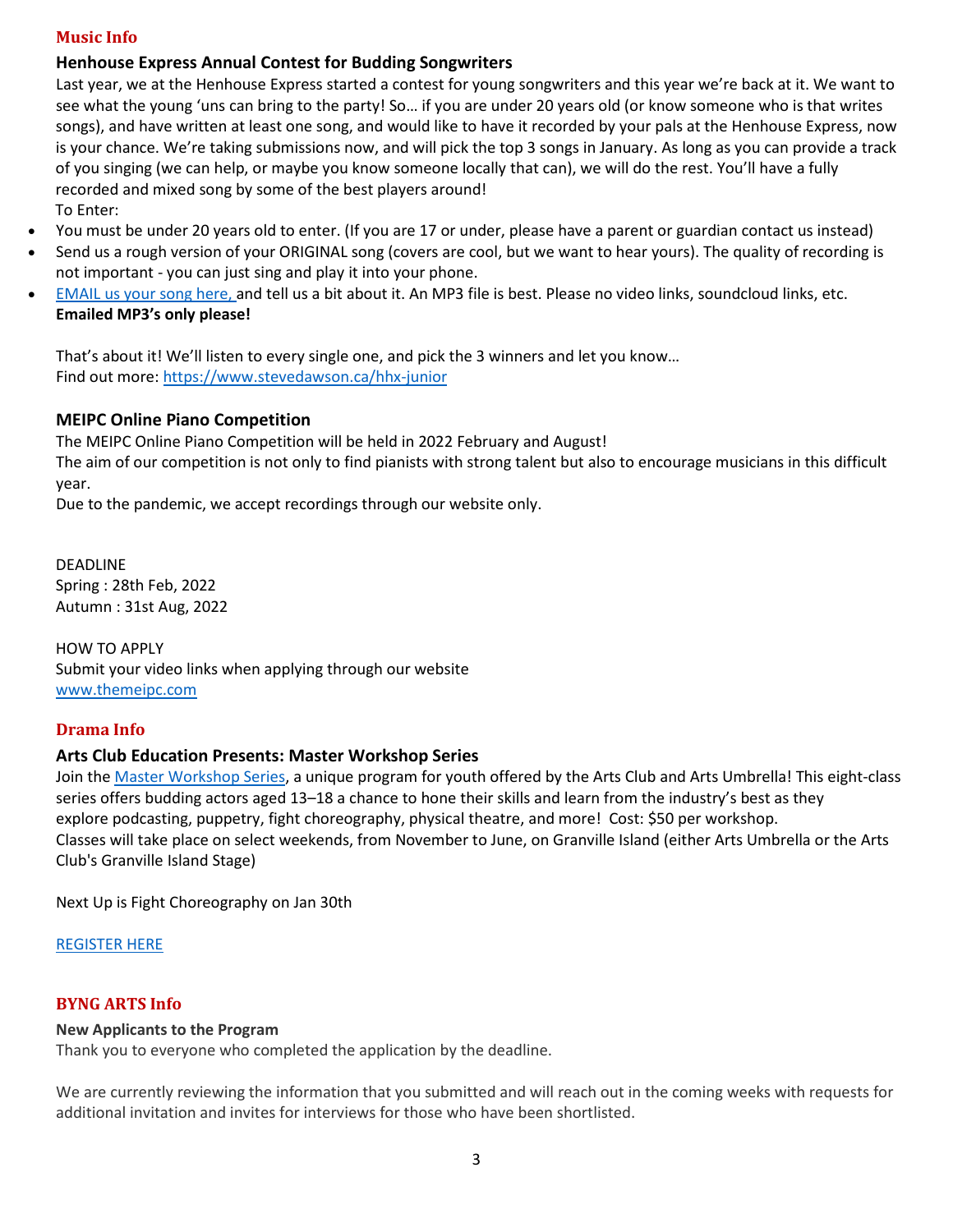Please visit our website for the most up to date information: <http://byng2.vsb.bc.ca/byngarts/>

Best of Luck to all the applicants.

#### **Byng Arts Passport: [passport.lordbyng.net](http://passport.lordbyng.net/)**

Passports are due in a little more than a week. You need a minimum of 5 events by Jan 24th, but more is more better!! If you are having trouble with the passport, come and see Mr. Hartley-Folz, mornings in the Gallery or email him at [jhartley@vsb.bc.ca](mailto:jhartley@vsb.bc.ca)

Review the video for help (remember passport reset messages go to your Spam folder).

#### [PASSPORT INFO VIDEO LINK](https://youtu.be/5SbZN64oDac)

Good luck – *you can't get smART without ART!*

#### **STUDENT COUNCIL NEWS**

Student council meets every Thursdays on Teams and in face to face in room A226. Everyone is welcome, use the link below to go to the Student Council Channel and start to get involved: [STUDENT](https://teams.microsoft.com/l/channel/19%3a23116d8f7c5446fd8b43fbca0cdece3a%40thread.tacv2/Student%2520Council%2520Channel?groupId=0f991a6a-610f-435e-92af-4cad2f2e7c25&tenantId=0b8a2e58-7b30-4a08-bab7-d75559e0e3a5) COUNCIL ON TEAMS **Meeting Details: January 13**

**CoffeeHouse for Valentine's Day Week** If you are a performer and want to take part (open to all students) we will be posting more information next week on Teams and Instagram. Stay tuned.

Passport Due Date: Jan 24<sup>th</sup>. Everyone who completed 5 or more events will be entered into a prize draw. Make sure to get everything sent in before the due date.

**WAT Broadcast:** If you haven't seen the latest episode of WAT, it is up on the Teams page. Send in a screen shot to unlock a passport achievement.

Contact council on Teams or Instagram [\(@byngartstudentcouncil\)](https://www.instagram.com/byngartstudentcouncil/?hl=en)

#### <span id="page-3-0"></span>**VCH-International Travel and School**

Please click [HERE](https://www.vsb.bc.ca/schools/lord-byng/About-Us/Publications/Documents/International%20Travel%20and%20School_VSB.pdf) regarding International Travel.

#### <span id="page-3-1"></span>**Getting Started with Microsoft Teams & Passwords**

Please click on link **HERE** for instructions.

#### <span id="page-3-2"></span>**School Parking Lot**

Dear Parents,

Due to a serious safety issue, we are asking all parents to:

- please do not park on Wallace Street
- please do not drive through the staff parking lot
- please do not use the drive through at the Lord Byng front entrance

[If you need to drop off y](https://vsb.schoolcashonline.com/)our child, please consider doing so a few blocks away. We appreciate your cooperation in making sure that the safety of your child is of the utmost [importance](https://www.vsb.bc.ca/Student_Support/General_Resources/school-fees/Pages/OnlinePayment.aspx) to us.

[Thank you,](https://www.vsb.bc.ca/_layouts/vsbwww/arch/default/files/KEV-Translations/Chinese.pdf) Mr. Wilmann

#### <span id="page-3-3"></span>**School Fees**